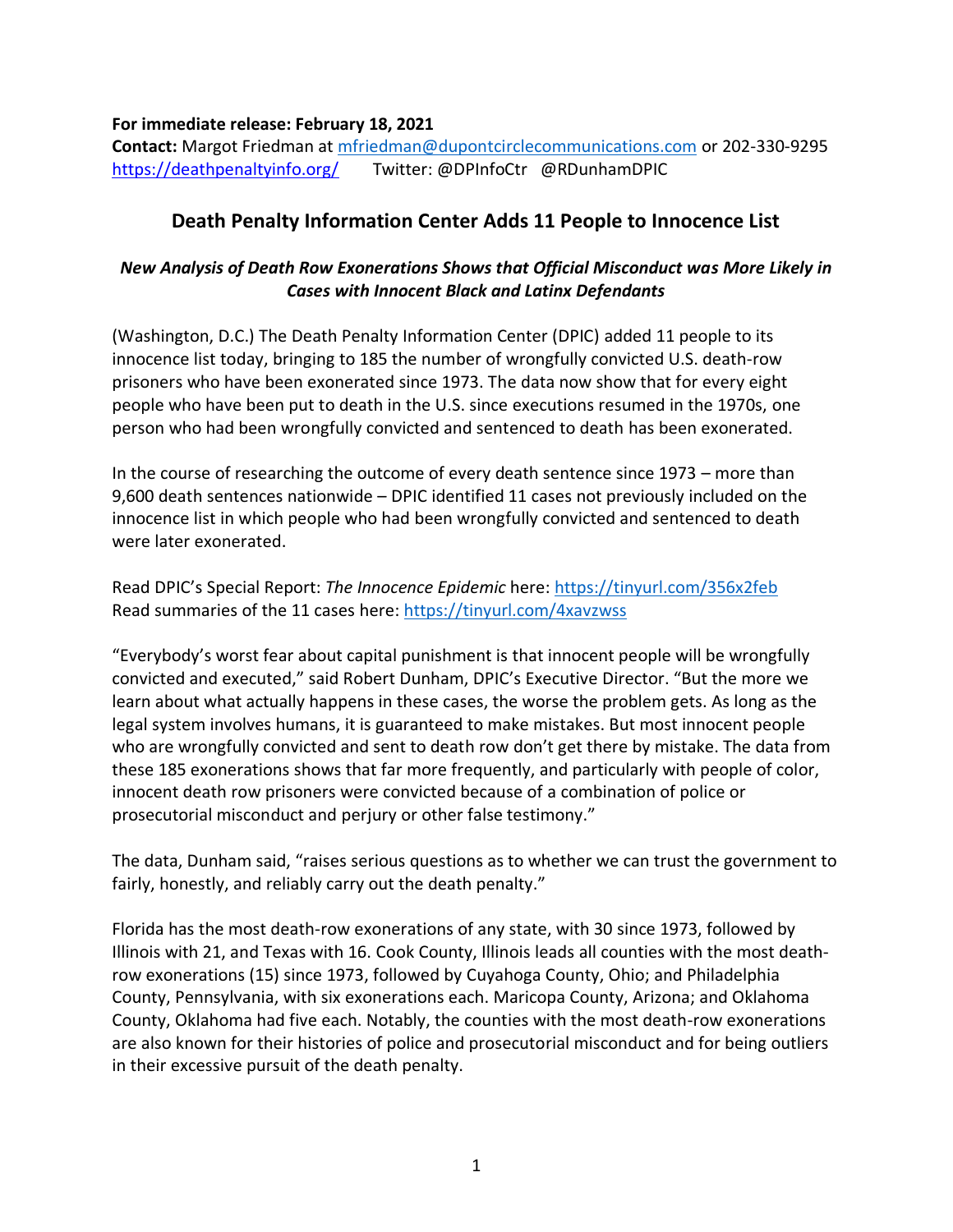Other key findings of DPIC's research include:

- Of the 185 exonerations that have occurred since 1973, 69.1 percent (128) have included official misconduct by police, prosecutors, or other government officials. Official misconduct was much more likely in cases involving defendants of color, cases in which exonerations took two decades or more, and cases in which DNA evidence was a significant factor in proving innocence.
	- o Misconduct was a factor in more than three-quarters of cases in which Black defendants were exonerated (78.7%), more than two-thirds of cases involving Latinx defendants (68.8%), and 58.2 percent of cases with white defendants.
	- $\circ$  Misconduct occurred in 55.5 percent (55 cases) of the 99 cases in which exoneration took a decade or less, rising to 81.1 percent (43 of 53 cases) in exonerations taking 11-20 years, 88.0 percent (22 of 25) in the cases in which exoneration took 21-30 years, and in all 8 of the exonerations that took more than three decades.
	- $\circ$  Misconduct was present in 85.7 percent of the cases in which DNA evidence contributed to proving a death-row exoneree's innocence, suggesting that the denial of DNA testing or absence of DNA evidence has caused innocence to be undetected or contributed to the denial of relief in other innocence cases.
- Exoneration took significantly longer for Black defendants who were wrongly convicted and sentenced to death. DPIC found that it took Black death-row exonerees an average of 4.3 years longer to be cleared than their white counterparts. African Americans have accounted for 11 of the last 12 death-row exonerations that have taken 30 years or longer.
- Two-thirds (125) of exoneration cases (67.5%) have included a false accusation or perjury. Like official misconduct, perjury or false accusation was more likely in cases involving defendants of color (70.7% of Black and 93.8% of Latinx exonerees), and in cases in which exonerations took longer (84.8% of cases in which exoneration took 21 or more years). False or misleading forensic evidence was present in 31.8 percent (59) of exoneration cases and false or fabricated confessions were implicated in 16.2 percent (30) of exonerations.
- Outlier practices contribute to sending innocent people to death row. More than 15 percent of all death-row exonerations in the U.S. are in cases in which trial judges overruled jury recommendations for life or imposed the death penalty based on nonunanimous jury votes for death. At least 23 exonerations in Florida, five in Alabama, and one in Delaware involved this outlier practice.

Many people are fighting to add more names to DPIC's innocence list, including two cases in